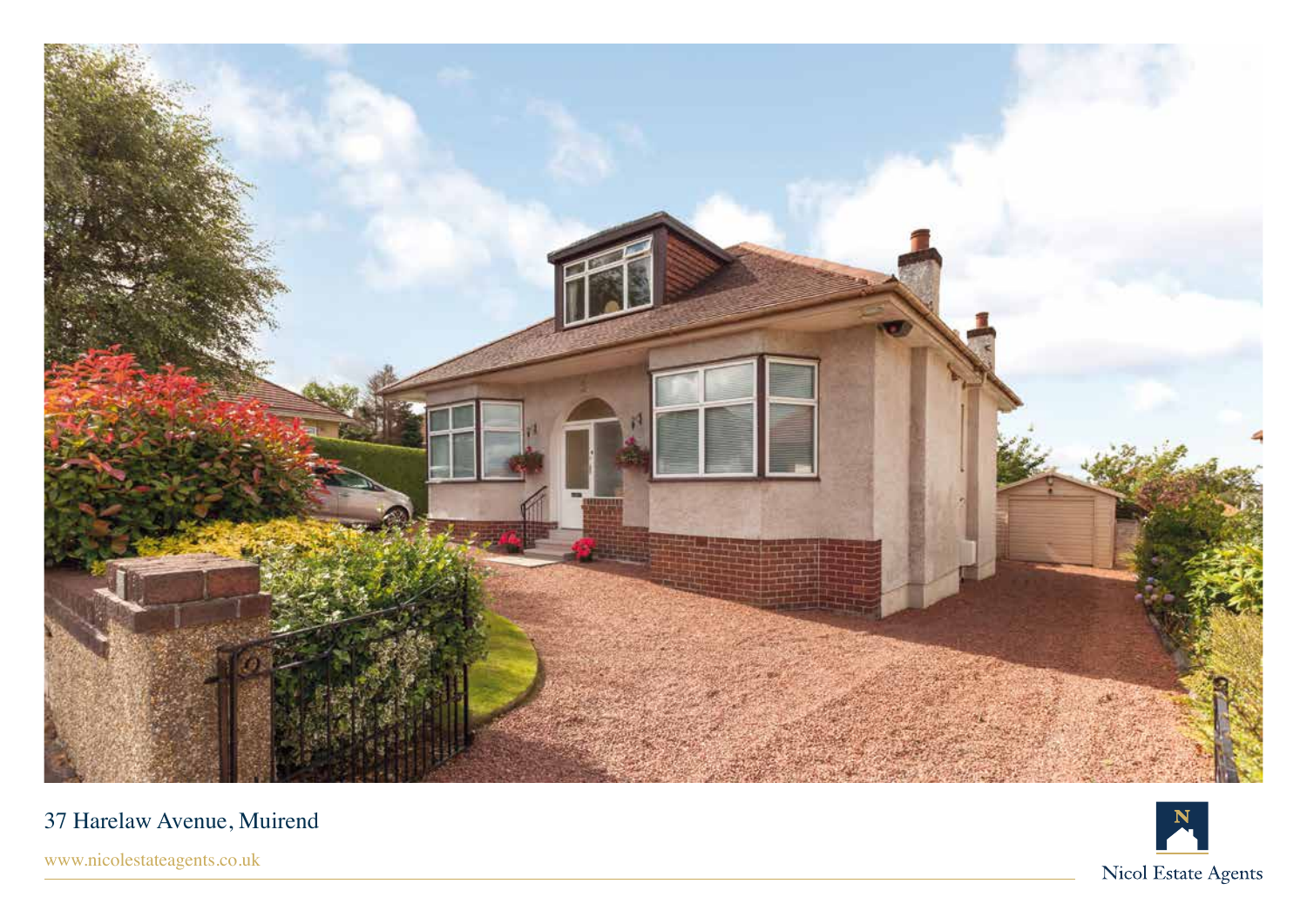

## Situation

This popular suburb is located approximately 5 miles to the South of Glasgow's City Centre and is conveniently situated for commuter access to nearby M77/M8 & Glasgow Southern Orbital.

Muirend and its neighbouring suburbs of Clarkston and Giffnock are acknowledged for its standard of local amenities and provides a selection of local shops, supermarkets, restaurants, regular bus and rail services to Glasgow City Centre, banks, library and health care facilities. This property is conveniently located for Clarkston Road amenities including local shops, supermarket, coffee shops for day to day requirements and access to Scotland's only Wholefoods Store, nearby Silverburn Shopping Centre and Waitrose at Greenlaw Village Retail Park.

Sports and recreational facilities can be found locally to include Nuffield Health Gym, Giffnock North Running Club, Cathcart, Williamwood and Whitecraigs golf clubs and is close to both Rouken-Glen and Pollok Country Park.

For those with young families, the property sits within the catchment area for reputable primary and secondary schooling







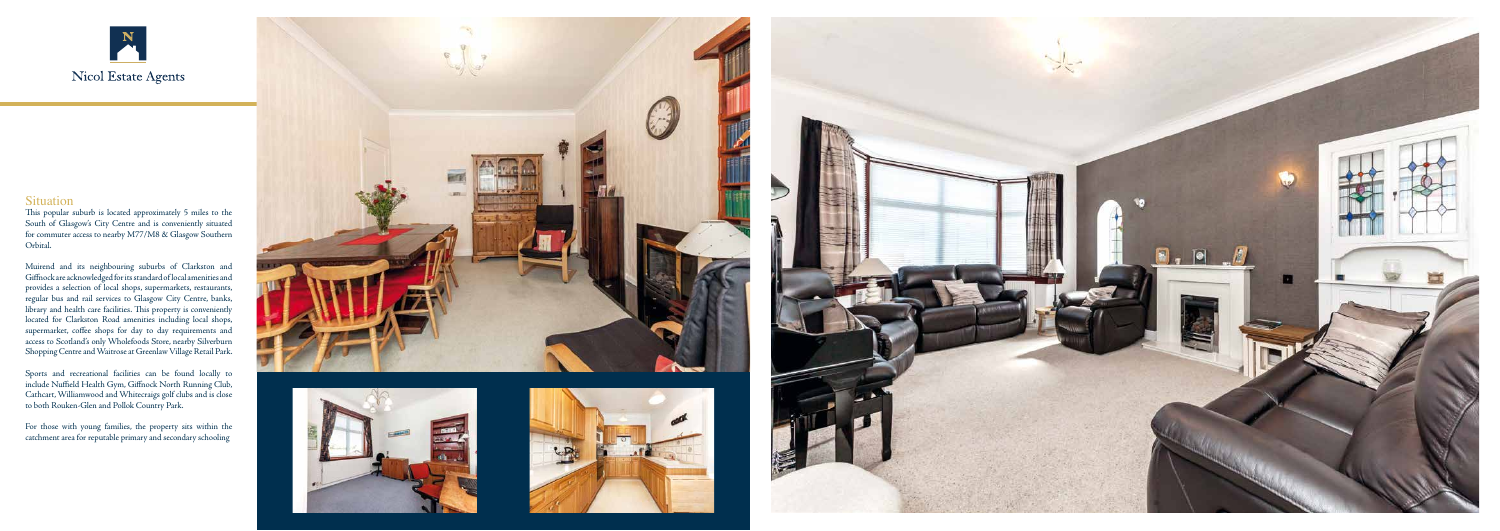



# Nicol Estate Agents

## **Description**

Seldom available, a well presented four bedroom detached bungalow, located in popular Harelaw Avenue, affording deceptively spacious accommodation.

The property provides flexible accommodation, well designed for family living, arranged over two levels. The complete accommodation comprises:

Ground Floor: Entrance vestibule. Welcoming reception hallway allowing access to lower and upper accommodation. Generous bay window sitting room with feature fireplace. Bright and spacious family/ dining room. Well appointed kitchen offering a full complement of wall mounted and floor standing units and complementary worktops. Rear porch/ utility room. Bedroom one with bay window and contemporary ensuite shower room. Bedroom two. Family room with three piece white suite.

First Floor: Spacious and light landing giving access to bedroom three and bedroom four. Attractively refitted shower room.

The property is further complimented by gas central heating and double glazing. Generous and well kept, colourful garden grounds to front and back of the property. Green house, with electricity and water connections. Conservatory/ sun room with electricity. There is ample off street parking, electric car charger and a single garage. Cellar provides additional storage.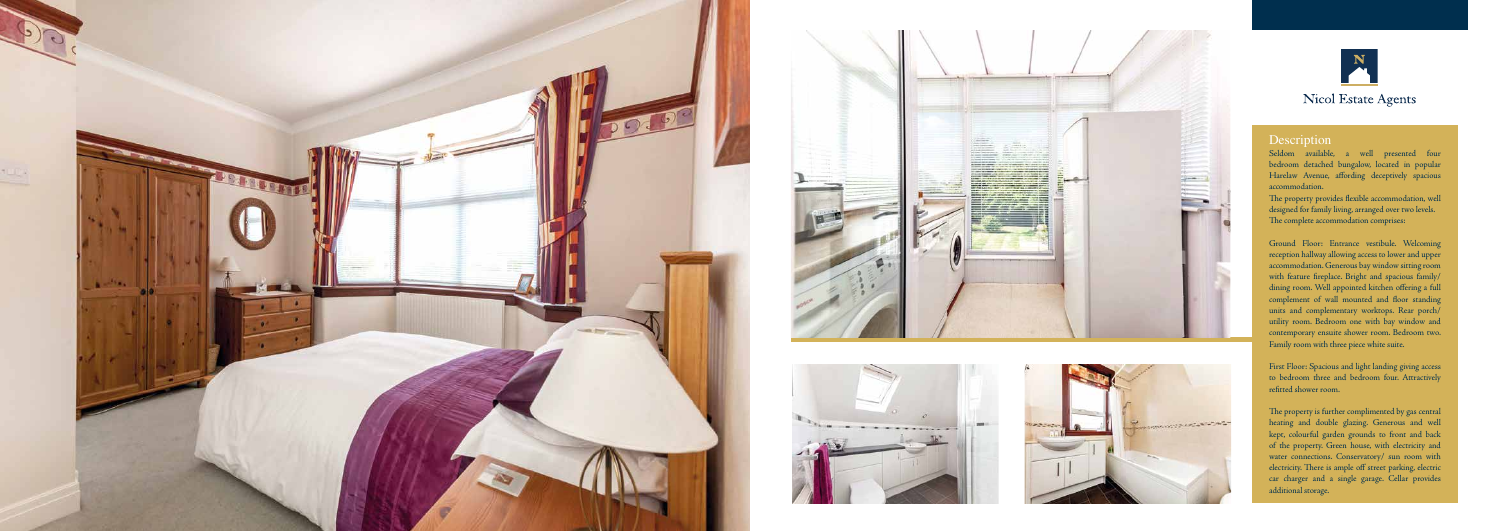